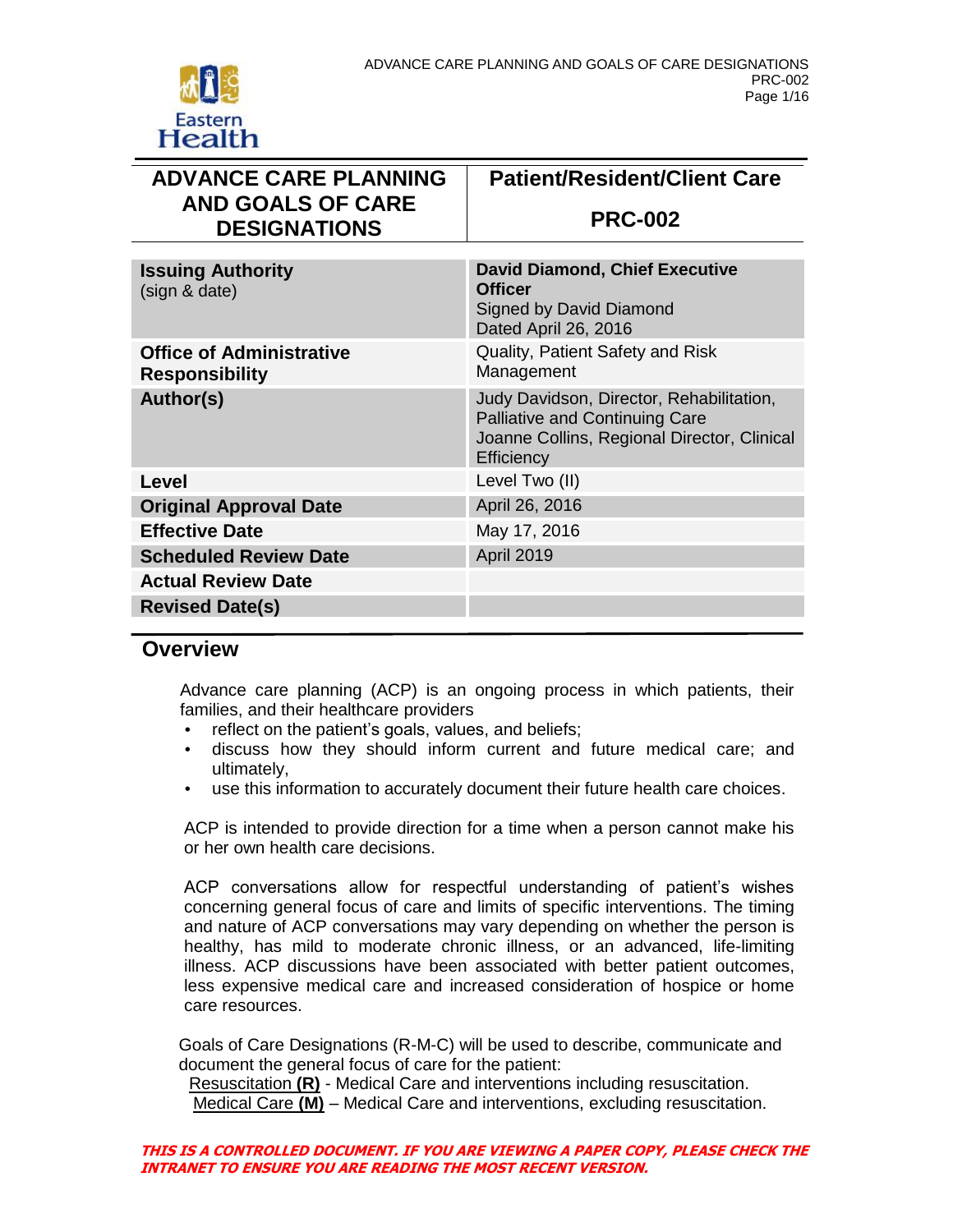

Comfort Care **(C)** – Medical Care and interventions, focused on comfort.

# **POLICY**

- Eastern Health (EH) respects human dignity by providing care that is clinically indicated, ethically appropriate, and seeks to understand patient values regarding care provision.
- Advance care planning will be the process by which clinicians and patients/substitute decision-makers (SDM) consider future treatment(s) and care for a patient. This process will include communication between health care professionals, patients, and when appropriate, substitute decision makers.
- Health care providers will utilize Goals of Care Designations (R-M-C) to describe and communicate the general focus of care for the patient. These designations will include direction regarding the acceptance and refusal of specific clinically-indicated life-saving and life-sustaining interventions (see Attachment A).
- In acute care, a Goals of Care Designation order must be written by the Most Responsible Physician (MRP) (or Designate) and documented in the Health Record.
- In the absence of a Goals of Care Designation on the health record, clinically appropriate life support interventions are provided as required.

# **Scope**

This policy applies to all physicians, employees and agents who have professional clinical responsibilities to patients receiving health care services from EH.

**Note:** This policy does not replace the requirements within the Consents policy (Eastern Health LEG-050).

## **Purpose**

- To promote a standardized regional approach to operationalize advance care planning throughout Eastern Health.
- To guide health care teams, patients and SDM regarding the general intentions of clinically indicated health care, specific interventions, and the service locations where such care will be provided.
- To serve as a communication tool for health care professionals when rapid decision-making in the clinical environment is required.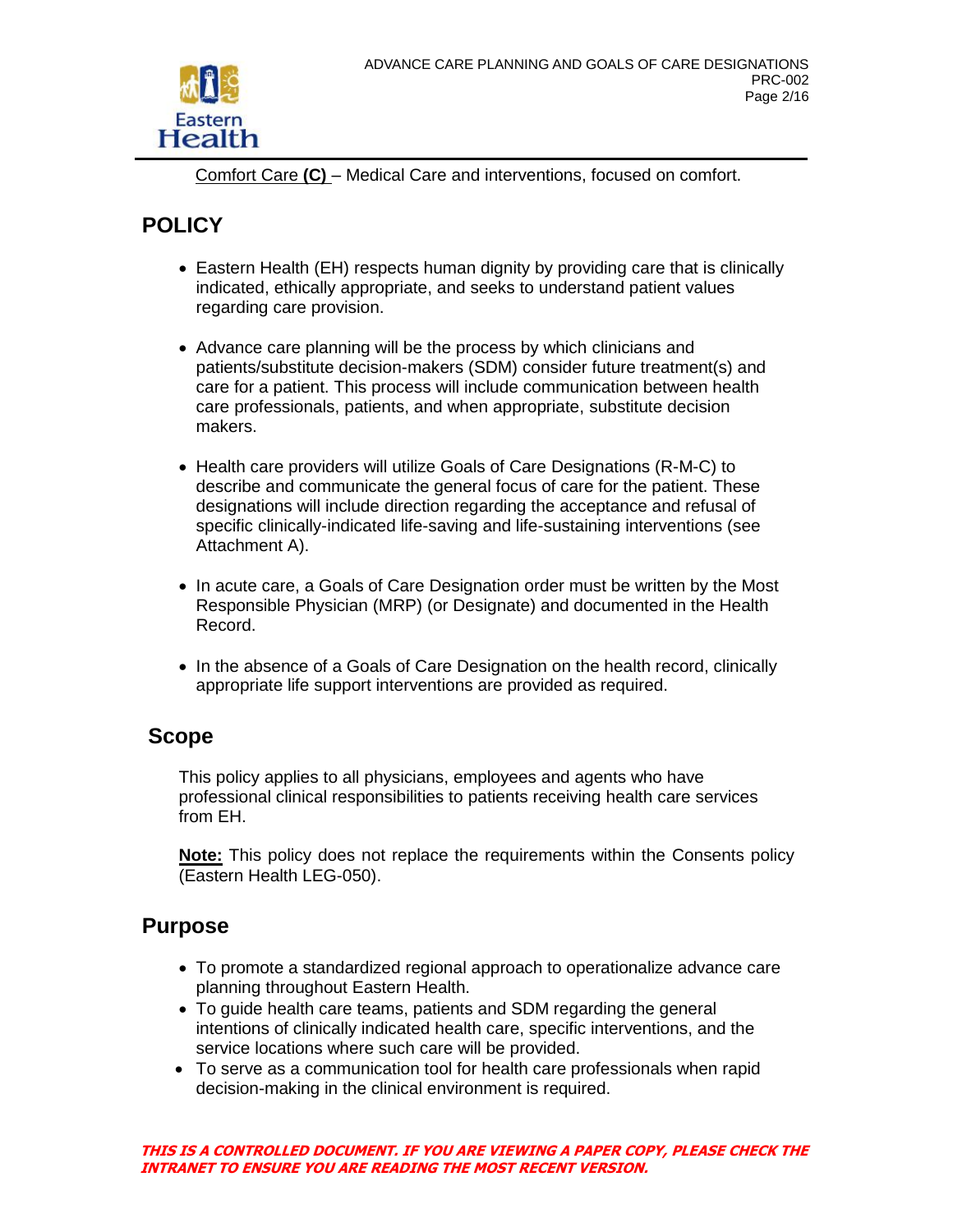

# **Policy Details**

For detailed descriptions of Goals of Care Designations, and important clinical features embedded in them, see Attachment A, *Goals of Care Designations.*

### **1. Advance Care Planning and Goals of Care Designations**

- 1.1 Goals of Care Designations will be utilized throughout Eastern Health to denote general care directions, locations of care including transfer considerations for current and future care for patients.
- 1.2 While prescriptive, a Goals of Care Designation order results from consultation between the current MRP (or Designate) and the patient/SDM and is based on the premise that the delivery of that care provides a reasonable benefit to the patient.
- 1.3 In Acute Care, ACP and Goals of Care Designations are the clinical responsibility of the MRP (or Designate) and although all related decisions shall be informed by discussions with patients and SDM's, consent is not required in emergency situations to make a Goals of Care Designation order.

### **2. ACP and Goals of Care Conversations**

- 2.1 Every patient or SDM will be offered the opportunity to participate in ACP conversations. These discussions explore the patient's wishes and goals for treatment framed within clinically appropriate therapeutic options for the patient's condition. Goals of Care conversations shall take place as early as possible in a patient's course of treatment and must occur in consultation with the patient, or with the SDM if the patient lacks capacity.
- 2.2 Advance care planning is voluntary and focuses primarily on an individual's rights and values. If a patient chooses not to participate in ACP discussions or refuses clinically indicated intervention(s), this choice shall be honored within the bounds of applicable laws and documented in the patient's health record. Further conversations regarding patient refusal may be required.
- 2.3 General guidance for when it would not be clinically indicated or appropriate for a Goals of Care conversation include, but are not limited to:
	- a) conversations that would compromise health;
	- b) conversations which could delay emergency intervention; and/or
	- c) conversations which are not relevant to the current clinical scenario or care pathway for the patient.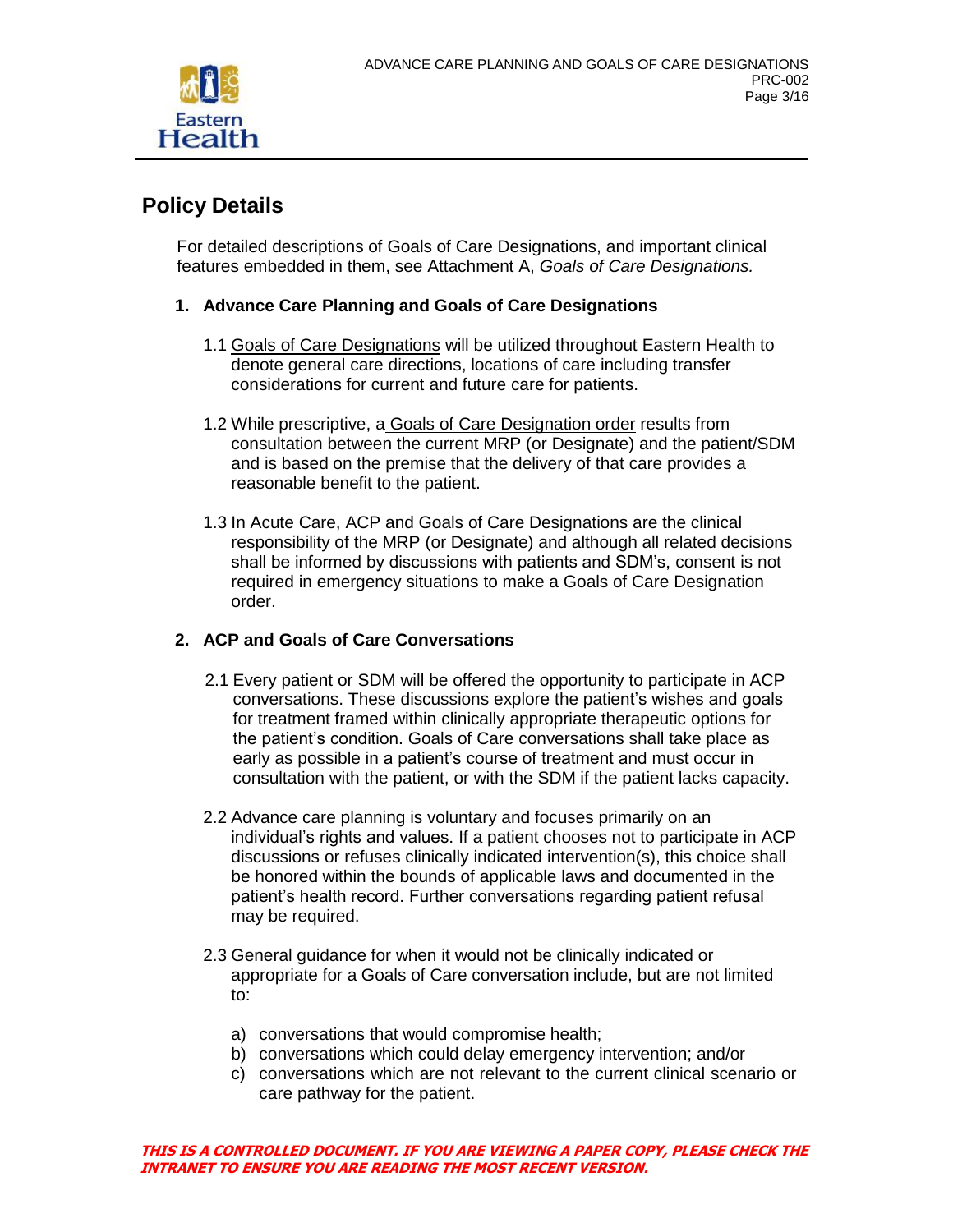

- 2.4 ACP conversations may be initiated and undertaken by any member of the health care team:
	- a) **Acute Care** The MRP is ultimately responsible for ensuring that a clinically indicated Goals of Care Designation Order has been discussed, established and documented. In collaboration with other members of the health care team, the MRP (or designate) should ensure that ACP and Goals of Care Designations include:
		- i) information about the nature of the patient's current condition, prognosis, treatment options, and the expected benefits or burdens of those options;
		- ii) exploration of the patient's values, understanding, hopes, wishes and expected outcomes of treatment;
		- iii) consultation with available resources such as Social Work, Pastoral Care and Ethics, Palliative Care, and Quality, Patient Safety and Risk Management to provide support and guidance to the patient (or SDM) as needed.
	- b) **Long Term Care** ACP conversations are held with the Resident and/or SDM as soon as possible after admission to discuss the resident's health care wishes for the purpose of completing ACP-Advance Health Care Directive, Long Term Care (CH -1265).
	- c) **Community-Based Care/ Ambulatory Care Settings –** health care professionals will raise awareness about ACP and Goals of Care Designations through conversation and education of clients as appropriate. ACP conversations and support must be documented in the health record.
- 2.5 While all pediatric patients who are admitted to a health care service or facility shall have the opportunity for ACP, most will present for care that is not of the nature requiring ACP/Goals of Care Designation conversations. Most pediatric patients will be represented by their parents or others who serve as their SDM. The *AHCD Act (Section 7: b and c)* states that where there is no evidence to the contrary:
	- *b) that a person who is 16 years of age or older is competent to make health care decisions; and*
	- *c) that a person who is younger than 16 years of age is not competent to make health care decisions.*

The EH Consent Policy (Eastern Health Leg-050) gives direction regarding mature minors.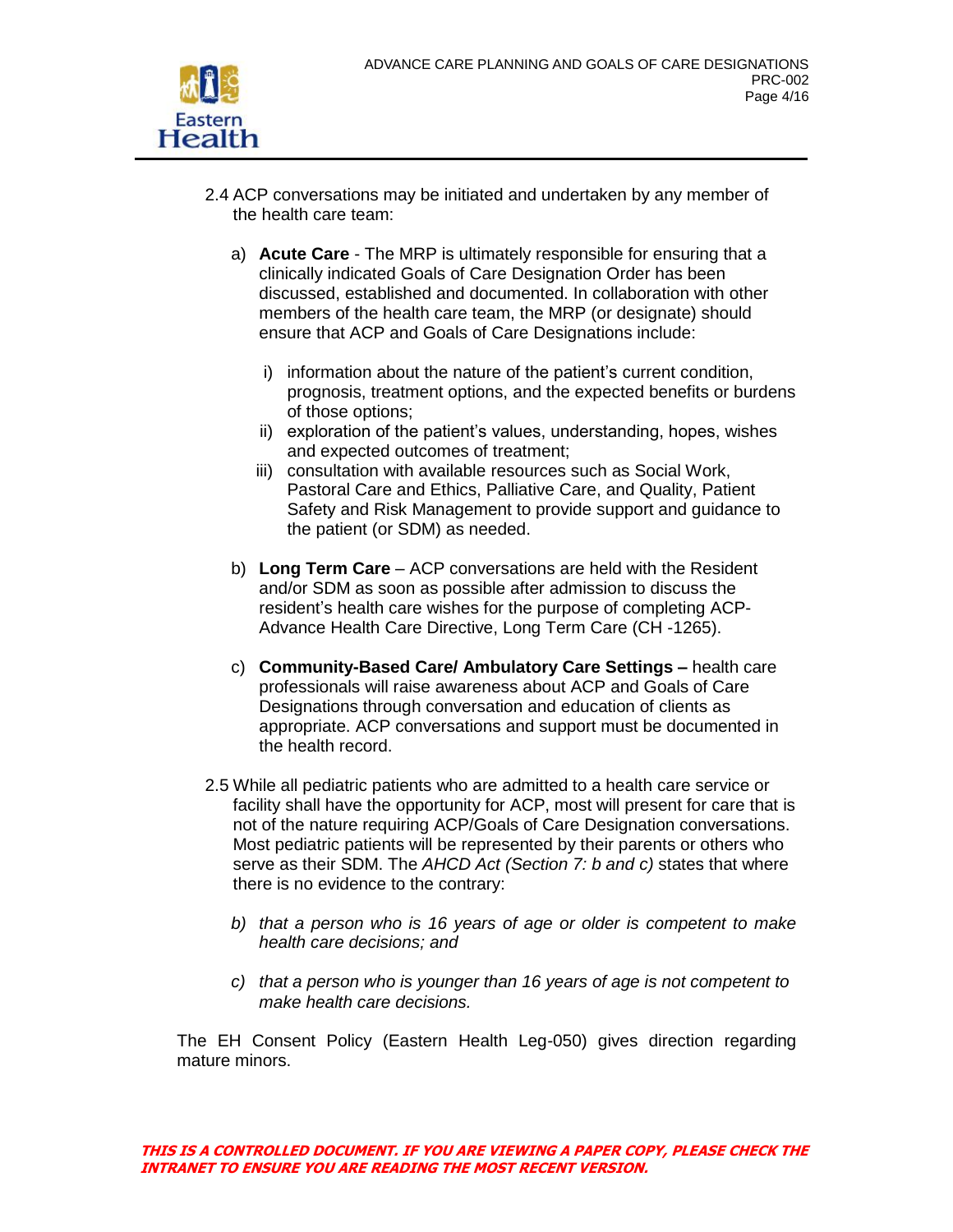

### **3. Advance Health Care Directives**

3.1 Where patients or their SDM identify the existence of an Advance Health Care Directive (AHCD), ACP conversations are to focus on a review of the AHCD and may include subsequent updating and documentation of appropriate Goals of Care Designations arising from these conversations**.**

**Note:** Wishes outlined in an AHCD come into effect when patients cease to be competent to make and communicate health care decisions. The AHCD continues to be effective for the duration of that period. In cases where an AHCD is presented by a capable patient, the AHCD may inform discussion, however, the conversation with the patient takes precedence.

3.2 Instructions from an AHCD or SDM will generally be followed as the wishes of patients. However, when such requests are deemed futile, contrary to accepted health care or legal practices or are contrary to the law of the province of Newfoundland and Labrador, then support services for decision making may be required. These include, but are not limited to, Social Work, Legal Services, Pastoral Care and Ethics, Clinical Expert Consultations and Quality, Patient Safety and Risk Management.

**Note:** For Patients certified under the Mental Health Care and Treatment Act (MHCTA Section 35), the most responsible physician may, taking into account the best interests of the involuntary patient, perform or prescribe diagnostic procedures to determine the existence or nature of a mental disorder, and administer or prescribe medication or other treatment relating to the mental disorder without the consent of the involuntary patient during the period of detention.

### **4. Supporting Decisions/Conflict Resolution for ACP**

- 4.1 When circumstances bring significant complexities to the advance care planning process (as above), support for decision making may be required. In the event that there is uncertainty, distress, or disagreement regarding the appropriateness of life support interventions or the Goals of Care Designation between the patient, SDM, family, and most responsible physician (or delegate), or members of the health care team, supportive measures may be initiated. These include, but are not limited to Social Work, Pastoral Care and Ethics, Clinical Expert Consultation, and Quality, Patient Safety and Risk Management.
- 4.2 The MRP or a member of the health care team shall ensure that the patient and/or SDM is informed of, and has access to, the avenues of decision support within Eastern Health.

### **5. Review of Goals of Care Designation Orders**

5.1 A Patient's Goals of Care Designation order shall be reviewed by the MRP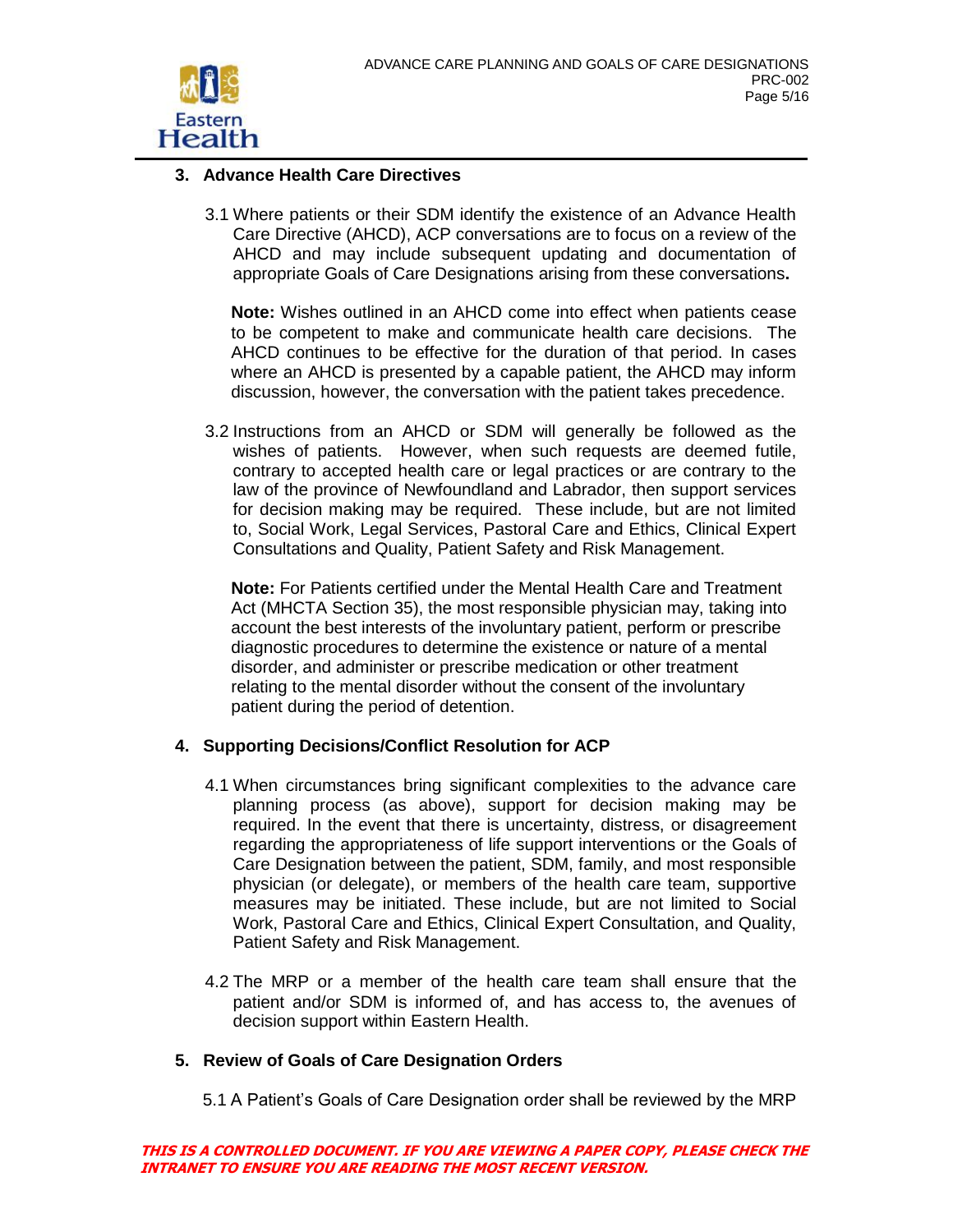

(or Designate) Or the ACP- AHCD Designation by the health care professional :

- a) at the request of the patient, SDM, or Physician/health care team, or
- b) if there is a change in the patient's condition or circumstances that may be relevant to the choice of Goals of Care Designation.

**Note**: For long-term care residents, annual review is required.

5.2 When a patient is transferred within Eastern Health, the Goals of Care Designation order completed at the sending location of care shall remain in effect unless a review is required.

### **6. Documentation of ACP Goals of Care Designations**

- 6.1 Documentation of Goals of Care Designations on Admission to Acute Care and Long Term Care are completed on program-specific forms:
	- a) Acute Care: "*Advance Care Planning (ACP) – Goals of Care Designation Orders: Adult and Pediatrics Acute Care"* (CH-1264).
	- b) Long Term Care: *"Advance Care Planning (ACP) – Advance Health Care Directive: Long Term Care"* (CH-1265). **Note:** For Community-Based Care/ Ambulatory Care Patients, ACP conversations must be documented in the Health Record.
- 6.2 Whenever there is a change in Goals of Care Designations (R-M-C), a new form must be completed.
- 6.3 In Acute Care, Medical Residents/Nurse Practitioners can write and sign ACP orders. If a Goals of Care Designation order indicates no resuscitation, the Designate must document that a discussion with the Most Responsible Physician has taken place. The Nurse signs the ACP Goals of Care Designation order to indicate receipt and transcription of the order.
- 6.4 The Goals of Care Designation documentation form must remain on the chart for the duration of the admission and accompany the patient throughout their episode of care.

### **Procedure**

1. Each admission shall require the completion of a new ACP Goals of Care Designations program specific form.

**Acute Care**. The MRP (or Designate) documents the Goals of Care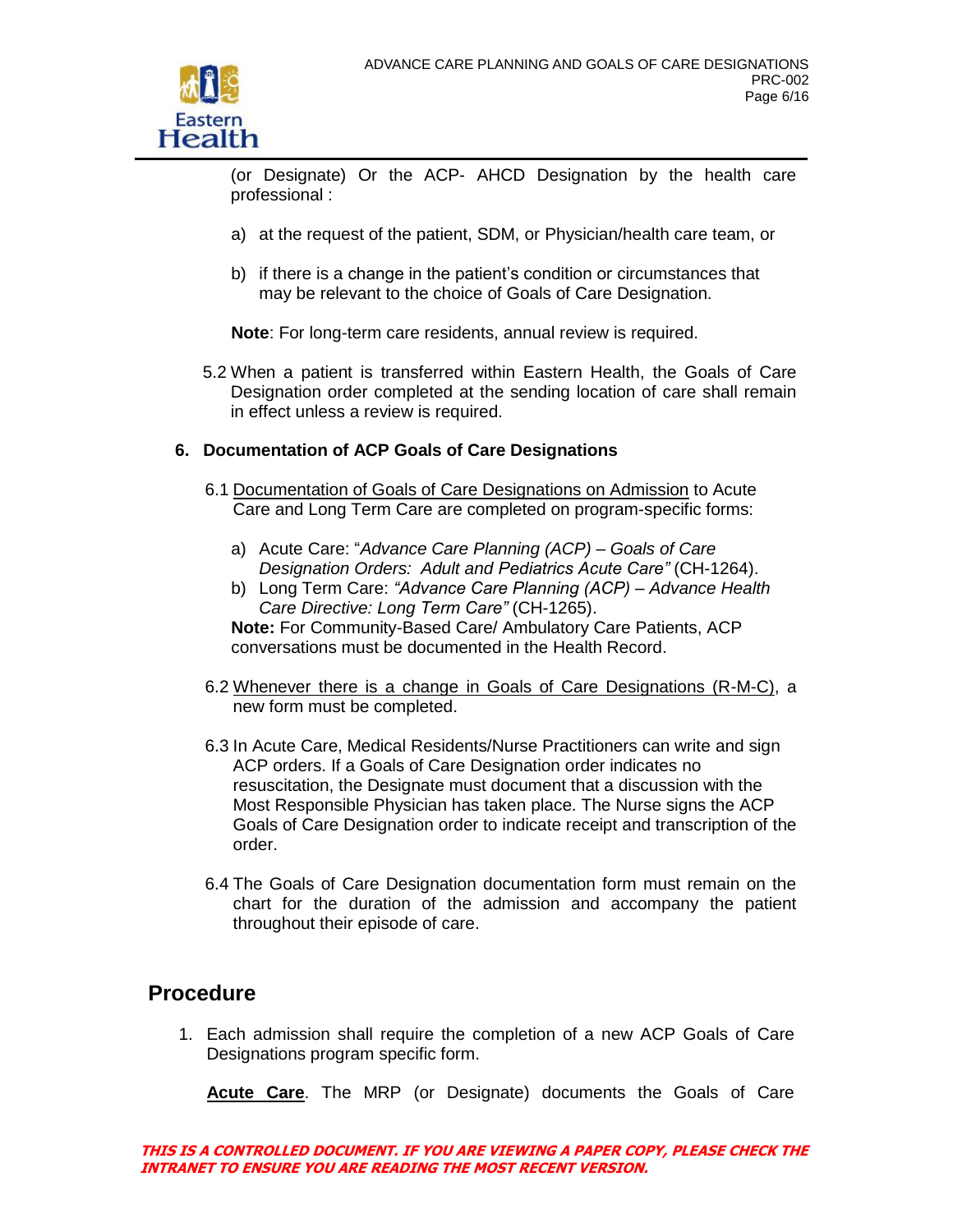

Designations order and supporting details. The completed order will be kept in the Physician's Orders section of the health record.

**Long Term Care**. The designated member of the health care team in consultation with the resident (or SDM, where applicable) completes the AHCD form. The completed AHCD form will be kept in the Admissions section of the resident's health record. Signature by the MRP (or Designate) indicates that the form has been reviewed.

- 2. When review of a Goals of Care Designation does not result in a revision or change, the fact that the review occurred shall be noted in the Review section of the program-specific ACP form and shall be communicated to the health care team.
- 3. When review of a Goals of Care Designation does result in a revision or change in its specific directions, a new program-specific ACP form must be completed.

**Acute Care.** The current ACP order must be voided by writing "NO LONGER IN EFFECT" diagonally across the ACP order form and shall include the date and signature of the MRP (or Designate).

**Long Term Care.** The current ACP form must be voided by writing "NO LONGER IN EFFECT" diagonally across the form and shall include the date and signature of the health care professional completing the ACP AHCD form with the resident or SDM.

- 4. Health care team members engaging patients or SDM's in ACP conversations shall document supporting ACP conversations in the progress notes of the health record.
- 5. If patients or SDM choose not to participate in ACP discussions or refuses clinical interventions, this must be documented in the health record.

### **Supporting Documents** *(References, Industry Best Practice, Legislation, etc.)*

- Alberta Health Services (2011). Advance Care Planning Goals of Care Policy.
- Alberta Health Services (2012). Advance Care Planning Goals of Care Procedure
- Advance Health Care Directives Act NL Legislation <http://www.assembly.nl.ca/Legislation/sr/statutes/a04-1.htm>
- Canadian Pediatric Society (2008). Advance Care Planning for Pediatric Patients (Position Statement). [www.cps.ca](http://www.cps.ca/)
- Canadian Hospice Palliative Care Association (2012). Advance Care Planning in Canada: National Framework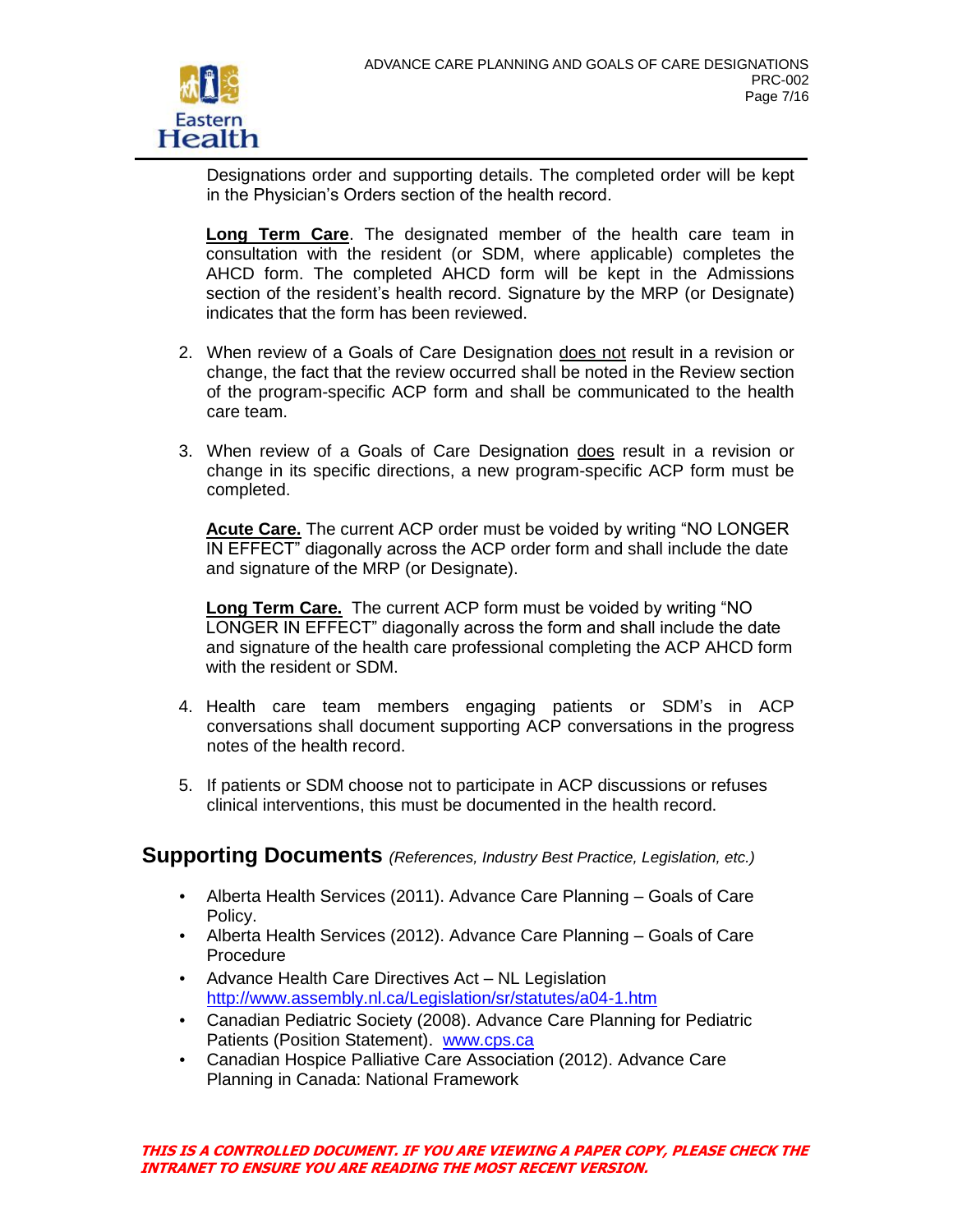

## **Linkages**

- Advance Care Planning (ACP) Advance Health Care Directive Long Term Care <http://pulse.easternhealth.ca/Pages/ImageLoader.aspx?FormID=1551>
- Doctor's Order Sheet Advance Care Planning (ACP) Goals of Care Designation Orders Adult & Pediatric Acute Care <http://pulse.easternhealth.ca/Pages/ImageLoader.aspx?FormID=1553>
- Canadian Hospice Palliative Care Association<http://www.chpca.net/>
- Dunbrack, J. (2008). Implementation guide to advance care planning in Canada: a case of two health authorities. Prepared for Health Canada. Available from: [http://www.hc-sc.gc.ca/hcs-sss/pubs/palliat/2008-acp-guide](http://www.hc-sc.gc.ca/hcs-sss/pubs/palliat/2008-acp-guide-pps/index-eng.php)[pps/index-eng.php](http://www.hc-sc.gc.ca/hcs-sss/pubs/palliat/2008-acp-guide-pps/index-eng.php)
- Eastern Health (2012). Consents (LEG-050) policy
- Eastern Health (2008). Positive Patient Identification (PRC-130) policy
- Eastern Health (2013). Privacy and Confidentiality (ADM-030) policy
- It's Your Decision: How to Make an Advance Health Care Directive <http://assembly.nl.ca/Legislation/sr/statutes/a04-1.htm>
- Mental Health Care Treatment Act as retrieved January 28, 2013 from <http://www.health.gov.nl.ca/health/mentalhealth/mentalhealthact.html>
- Singleton, R. (2012). Foundations for Advance Care Planning, Eastern Health.
- Speak Up<http://www.advancecareplanning.ca/>

## **Key Words**

- Advance Care Planning
- ACP
- Advance Health Care Directives
- AHCD
- Substitute Decision Maker
- SDM
- Do Not Resuscitate
- DNR
- Resuscitation-Medical Care-Comfort Care
- R-M-C
- RMC
- Goals of Care Designations

## **Definitions & Acronyms**

| <b>Acute Care</b> | Inpatient Adult and Pediatric Programs (including |
|-------------------|---------------------------------------------------|
|                   | Mental Health)                                    |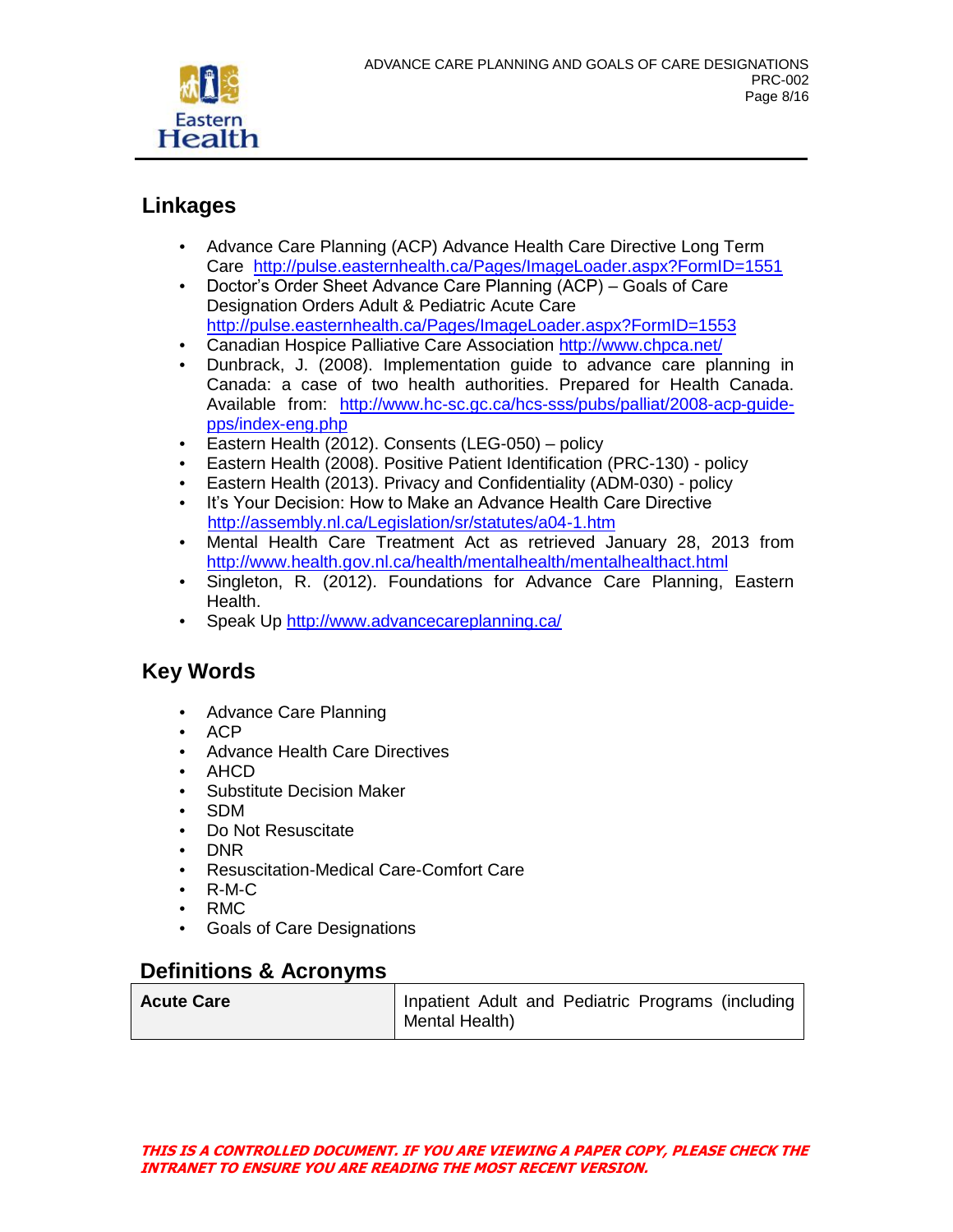

| <b>Advance Care Planning</b>                   | The overall process of dialogue, knowledge<br>sharing, and informed decision-making that needs<br>to occur at any time when future or potential life<br>threatening illness treatment options and goals of<br>care are being considered or revisited.                                                                                                                                                                |  |
|------------------------------------------------|----------------------------------------------------------------------------------------------------------------------------------------------------------------------------------------------------------------------------------------------------------------------------------------------------------------------------------------------------------------------------------------------------------------------|--|
| <b>Advance Health Care</b><br><b>Directive</b> | As per the Advance Health Care Directives<br>legislation of NL, a document in which a person<br>sets out his/her instructions or general principles<br>regarding health care treatment in the event he/she<br>cannot make decisions for him/herself. It allows a<br>person to appoint a substitute decision maker(s)<br>(SDM) to act on their behalf when a decision<br>regarding health and treatment must be made. |  |
| <b>Capacity</b>                                | An individual has capacity to make health care<br>decisions if he or she is able to understand the<br>information that is relevant to making a decision<br>and able to appreciate the reasonably foreseeable<br>consequences of a decision or lack of decision.                                                                                                                                                      |  |
| <b>Community Based Care</b>                    | Community Health Nursing<br>Home<br>and<br>and<br><b>Community Supports Programs</b>                                                                                                                                                                                                                                                                                                                                 |  |
| <b>Episode of Care</b>                         | A period of hospitalization (inpatient or outpatient)<br>in which care was received for a presenting<br>problem beginning with registration and terminating<br>with discharge.                                                                                                                                                                                                                                       |  |
| <b>Goals of Care</b>                           | The intended purposes of health care interventions<br>and support as recognized by both a patient or<br>substitute decision maker, health care team or both                                                                                                                                                                                                                                                          |  |
| <b>Goals of Care Designations</b>              | A letter code (R-M-C) that provides direction<br>regarding specific health interventions, transfer<br>decision, location of care, and limitations on<br>interventions for a patient as established after<br>consultation between the health care team and<br>patient.                                                                                                                                                |  |
| <b>Health Care Team</b>                        | Refers to the health care professionals who are<br>directly involved with the patient's care.                                                                                                                                                                                                                                                                                                                        |  |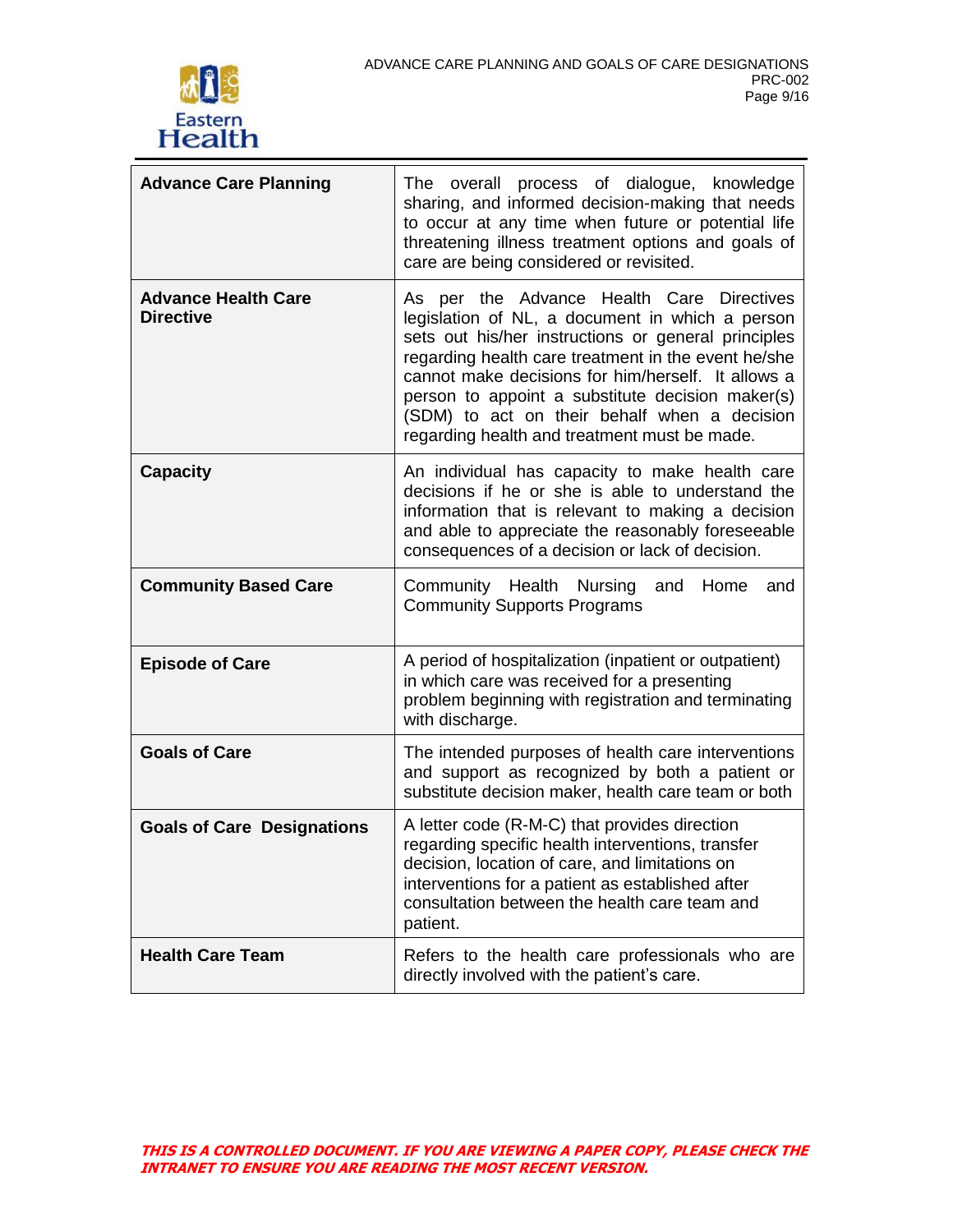

| <b>Life Support Interventions</b>                                | Interventions typically undertaken in the Intensive<br>Care Unit (ICU) but which occasionally are<br>performed in other locations in an attempt to<br>restore normal physiology. These may include:<br>chest<br>compressions,<br>mechanical<br>ventilation,<br>defibrillation and physiological support.                                                                                                                                                                 |
|------------------------------------------------------------------|--------------------------------------------------------------------------------------------------------------------------------------------------------------------------------------------------------------------------------------------------------------------------------------------------------------------------------------------------------------------------------------------------------------------------------------------------------------------------|
| <b>Life-Sustaining Measures</b>                                  | Therapies that sustain life without supporting<br>unstable physiology. Such therapies can be used in<br>multiple clinical circumstances. When viewed as<br>life-sustaining measures, they are offered in either<br>a) the late stages of an illness in order to provide<br>comfort or prolong life, or b) to maintain certain<br>bodily functions during the treatment of intercurrent<br>illnesses. Examples include: enteral tube feeding<br>and parenteral hydration. |
| <b>Long Term Care</b>                                            | Nursing Homes and Community Protective Care<br><b>Residences</b>                                                                                                                                                                                                                                                                                                                                                                                                         |
| <b>Most Responsible Physician,</b><br><b>MRP, (or Designate)</b> | MRP means the medical staff member who, by<br>direct admission or transfer, accepts overall<br>responsibility for directing and coordinating the<br>care and management of a patient in an Eastern<br>Health acute care / long term care facility.                                                                                                                                                                                                                       |
|                                                                  | Designate means a physician who has the<br>appropriate credentials and privileges accorded to<br>them by Eastern Health; medical resident, who is<br>under the direct supervision of the MRP; or nurse<br>practitioner (NP), who has competency in ACP<br>processes and is a member of the patient's health<br>care team.                                                                                                                                                |
| <b>Patient</b>                                                   | Patient shall mean patient, resident, and client<br>except where the specific term is used to be more<br>precise.                                                                                                                                                                                                                                                                                                                                                        |
| <b>Resuscitation</b>                                             | The initial effort undertaken to reverse and stabilize<br>an acute deterioration in a patient's vital signs. This<br>may include chest compressions for pulselessness,<br>mechanical ventilation, defibrillation, cardioversion,<br>pacing, and intensive medications. Patients who<br>have opted to not have chest compressions and/or<br>mechanical ventilation may still be considered for<br>other resuscitative measures (see Designation R3).                      |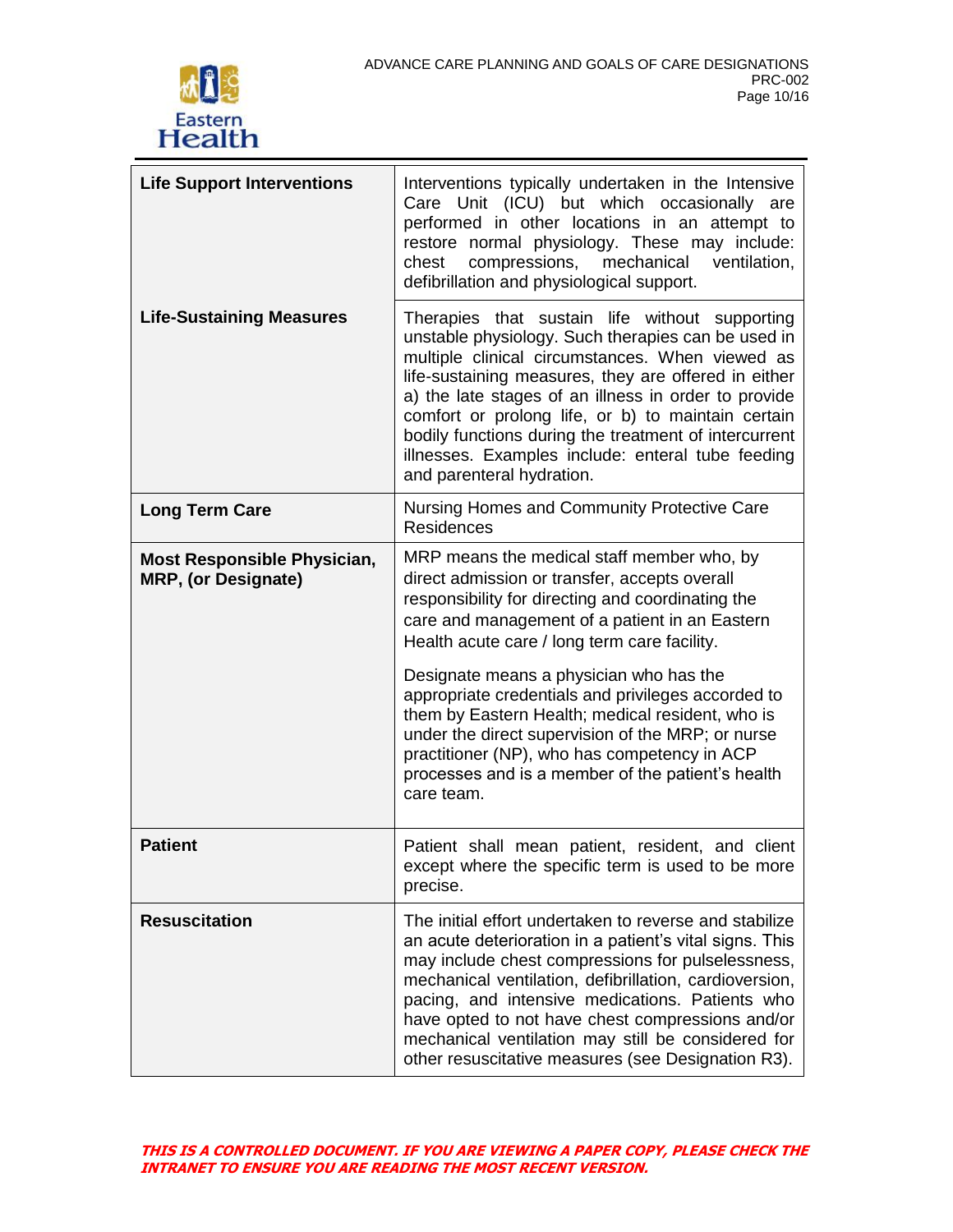

| <b>Substitute Decision Maker</b> | A person appointed by the maker of an advance<br>health care directive to make a health care decision<br>on his/her behalf or who is designated to do so<br>under<br>Section 10 of the Advance Health Care Directives<br>Act:                                                                                                                                                                                                                                                                                                                                                                                         |
|----------------------------------|-----------------------------------------------------------------------------------------------------------------------------------------------------------------------------------------------------------------------------------------------------------------------------------------------------------------------------------------------------------------------------------------------------------------------------------------------------------------------------------------------------------------------------------------------------------------------------------------------------------------------|
|                                  | the incompetent's person's spouse<br>а.<br>the incompetent's person's children;<br>b.<br>the incompetent's person's parents;<br>C.<br>the incompetent's person's siblings;<br>d.<br>the incompetent's person's grandchildren;<br>е.<br>f.<br>the incompetent's person's grandparents;<br>the incompetent's person's uncles and aunts<br>q.<br>the incompetent's person's nephews and<br>h.<br>nieces<br>another relative of the incompetent person;<br>Τ.<br>the incompetent person's health care<br>I.<br>professional who is responsible for the<br>proposed healthcare<br>(Section 10, Health Care Directives Act) |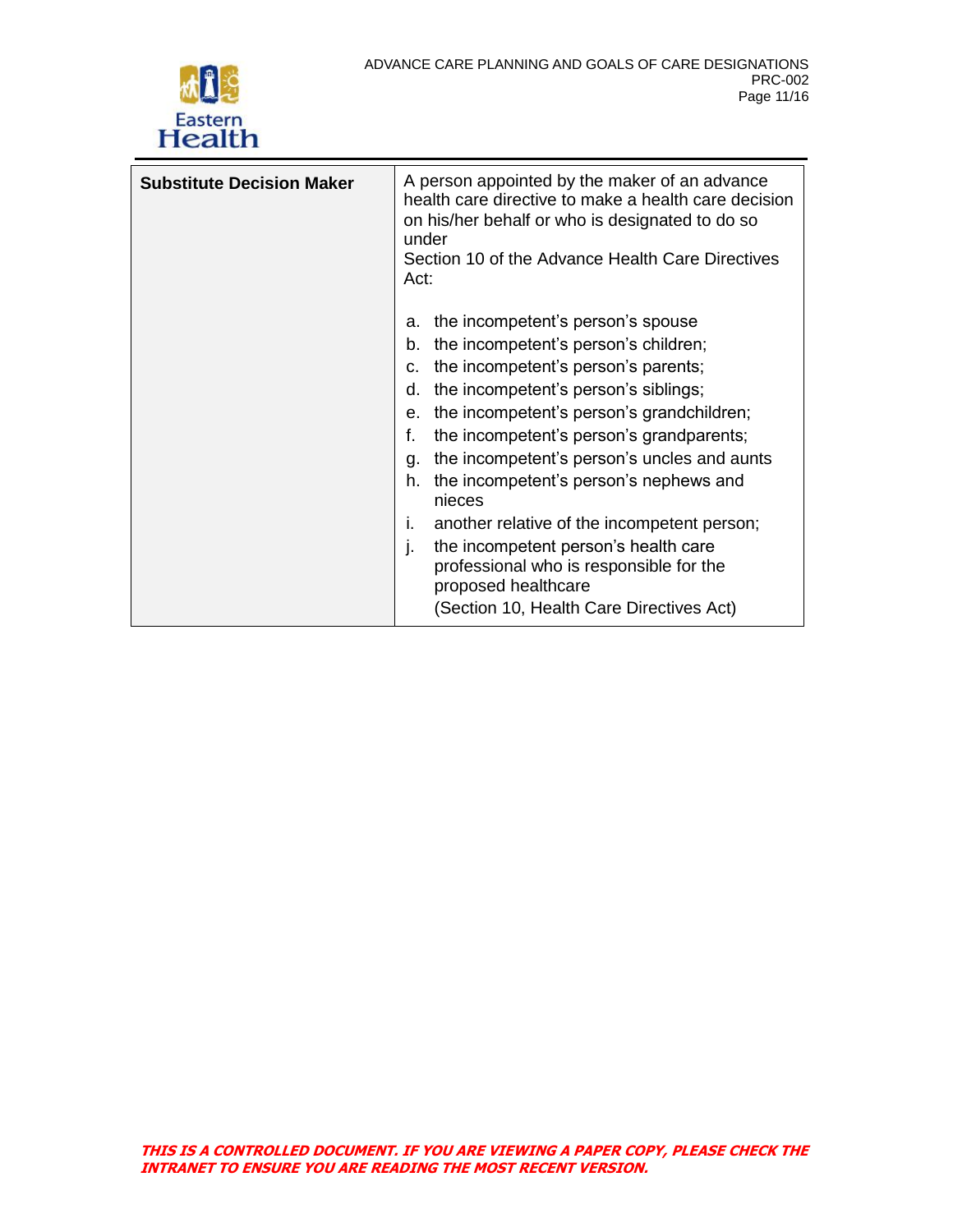

### **ATTACHMENT A**

### **Goals of Care Designation**

The Goals of care Designation order provides direction regarding specific health interventions, transfer decisions, locations of care, and limitations on interventions for a patient as established after consultation between the most responsible health practitioner and patient or alternate decision-maker where appropriate

A Goals of Care order is the subject to clinical judgment of the current MRP (or Designate). Decisions made by the MRP (or Designate) and health care team regarding the level of medical care delivered to a patient must be based on the premise that the delivery of that care provides a reasonable benefit to the patient.

|                                                                                                                                                                                                                                                     | R                                                                                                                                                                                                                                                                                                                                                                                                    |  |
|-----------------------------------------------------------------------------------------------------------------------------------------------------------------------------------------------------------------------------------------------------|------------------------------------------------------------------------------------------------------------------------------------------------------------------------------------------------------------------------------------------------------------------------------------------------------------------------------------------------------------------------------------------------------|--|
| <b>Medical Care and Interventions including Resuscitation</b>                                                                                                                                                                                       |                                                                                                                                                                                                                                                                                                                                                                                                      |  |
|                                                                                                                                                                                                                                                     | $R$ – May intervene with medical care, including Resuscitative Care if required                                                                                                                                                                                                                                                                                                                      |  |
|                                                                                                                                                                                                                                                     | Goals of Care: directed at cure or control of a patient's condition. The patient would desire ICU care if it<br>was required, and would benefit from ICU if their medical condition warranted it.                                                                                                                                                                                                    |  |
|                                                                                                                                                                                                                                                     | R1 - Medical Care including ICU admission if required, with intubation and chest compressions                                                                                                                                                                                                                                                                                                        |  |
| Goals of care are directed at cure or control of a patient's condition. Treatment or illness may include<br>transfer to an acute or tertiary care facility with admission to ICU if indicated. Intubation and chest<br>compression may be provided. |                                                                                                                                                                                                                                                                                                                                                                                                      |  |
| GUIDE:                                                                                                                                                                                                                                              |                                                                                                                                                                                                                                                                                                                                                                                                      |  |
| <b>General Guidelines</b>                                                                                                                                                                                                                           | Patients would benefit from, and are accepting of, any appropriate<br>investigations and interventions that the health system can offer, including<br>physiological support in an ICU setting if required. All appropriate supportive<br>therapies are offered, including intubation. Chest compressions and<br>intubation are performed during a resuscitation effort when clinically<br>indicated. |  |
| <b>Resuscitation</b>                                                                                                                                                                                                                                | Undertaken for cardio-respiratory arrest or acute deterioration.                                                                                                                                                                                                                                                                                                                                     |  |
| <b>Life Support</b><br><b>Interventions</b>                                                                                                                                                                                                         | Usually undertaken.                                                                                                                                                                                                                                                                                                                                                                                  |  |
| <b>Life Sustaining</b><br><b>Measures</b>                                                                                                                                                                                                           | Used when appropriate within overall goals of care.                                                                                                                                                                                                                                                                                                                                                  |  |
| <b>Major Surgery</b>                                                                                                                                                                                                                                | Considered when appropriate. The possibility of intra-operative complications<br>including death and the requirement for physiological support post-operatively<br>should be addressed with the patient in advance of the proposed surgery,<br>and general decision-making guidance agreed upon.                                                                                                     |  |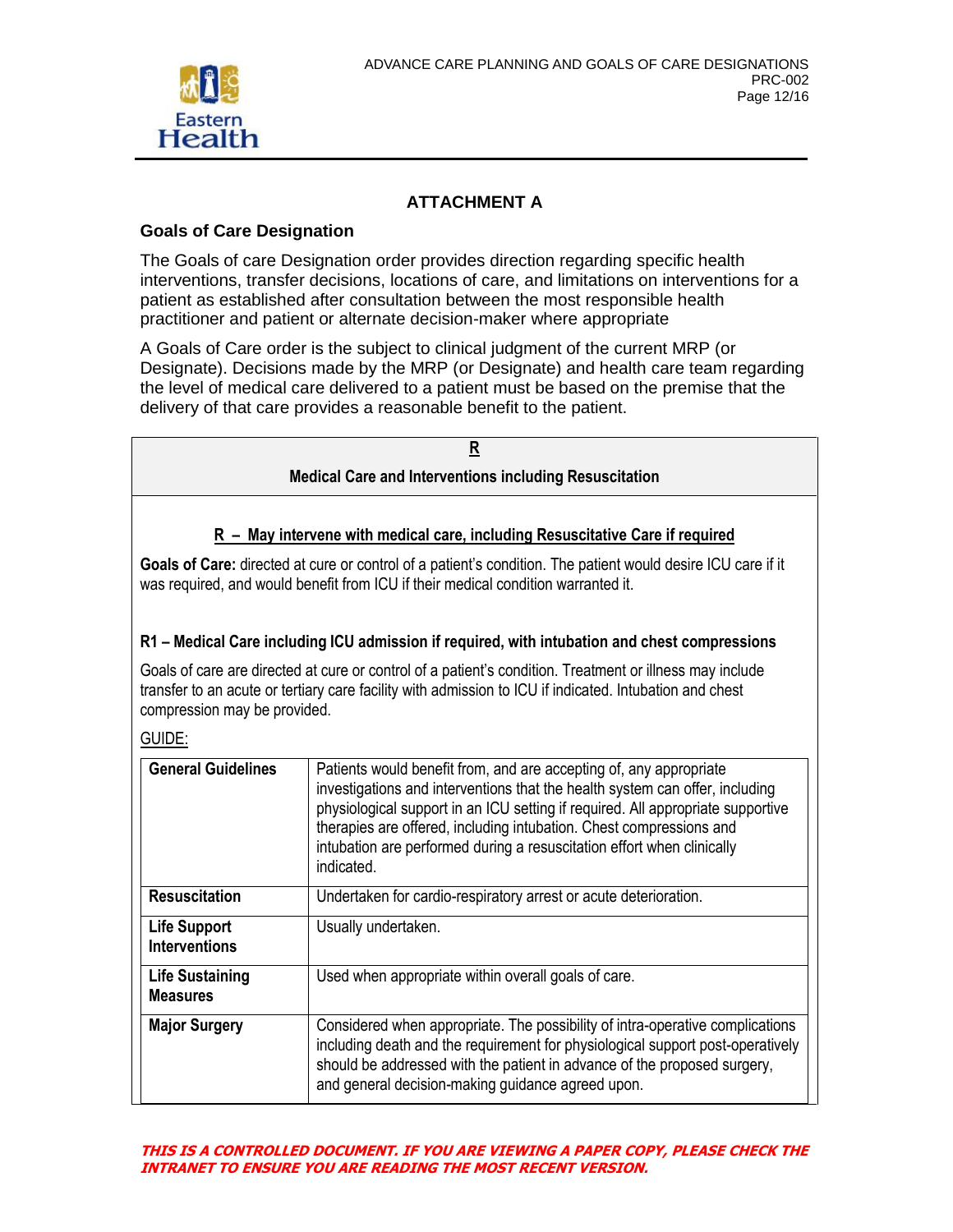

GUIDE:

| <b>Transfer</b> | Considered from current location of care if an alternative location is required<br>for diagnosis and treatment. |
|-----------------|-----------------------------------------------------------------------------------------------------------------|
|                 |                                                                                                                 |

#### **R2 - Medical care including ICU admission if required, with intubation but without chest compressions**

Goals of care are directed at cure or control of a patient's condition. Treatment of illness may include transfer to an acute or tertiary care facility with admission to the ICU if required. Intubation can be considered when indicated but chest compressions are not performed.

| <b>General Guidelines</b>                   | Patients would benefit from, and are accepting of, any appropriate<br>investigations and interventions that the health system can offer, including<br>physiological support in an ICU setting if required, excluding chest<br>compressions.                                                      |
|---------------------------------------------|--------------------------------------------------------------------------------------------------------------------------------------------------------------------------------------------------------------------------------------------------------------------------------------------------|
| <b>Resuscitation</b>                        | Undertaken for acute deterioration, but chest compressions should not be<br>performed.                                                                                                                                                                                                           |
| <b>Life Support</b><br><b>Interventions</b> | May be offered, without chest compressions.                                                                                                                                                                                                                                                      |
| <b>Life Sustaining</b><br><b>Measures</b>   | Used when appropriate within overall goals of care.                                                                                                                                                                                                                                              |
| <b>Major Surgery</b>                        | Considered when appropriate. The possibility of intra-operative complications<br>including death and the requirement for physiological support post-operatively<br>should be addressed with the patient in advance of the proposed surgery,<br>and general decision-making guidance agreed upon. |
| <b>Transfer</b>                             | Considered from current location of care if an alternative location is required<br>for diagnosis and treatment.                                                                                                                                                                                  |

### **R3 - Medical care including ICU admission if required, without intubation or chest compressions**

Goals of care are directed at cure or control of a patient's condition. Treatment of illness may include transfer to an acute or tertiary care facility with admission to the ICU if required, but chest compressions or intubation should not be performed.

GUIDE:

| <b>General Guidelines</b> | Patients would benefit from, and are accepting of, any appropriate<br>investigations and interventions that the health system can offer, including<br>physiological support in an ICU setting if required, excluding intubation and<br>chest compressions. |
|---------------------------|------------------------------------------------------------------------------------------------------------------------------------------------------------------------------------------------------------------------------------------------------------|
| <b>Resuscitation</b>      | Undertaken for acute deterioration, but intubation and chest compressions<br>should not be performed.                                                                                                                                                      |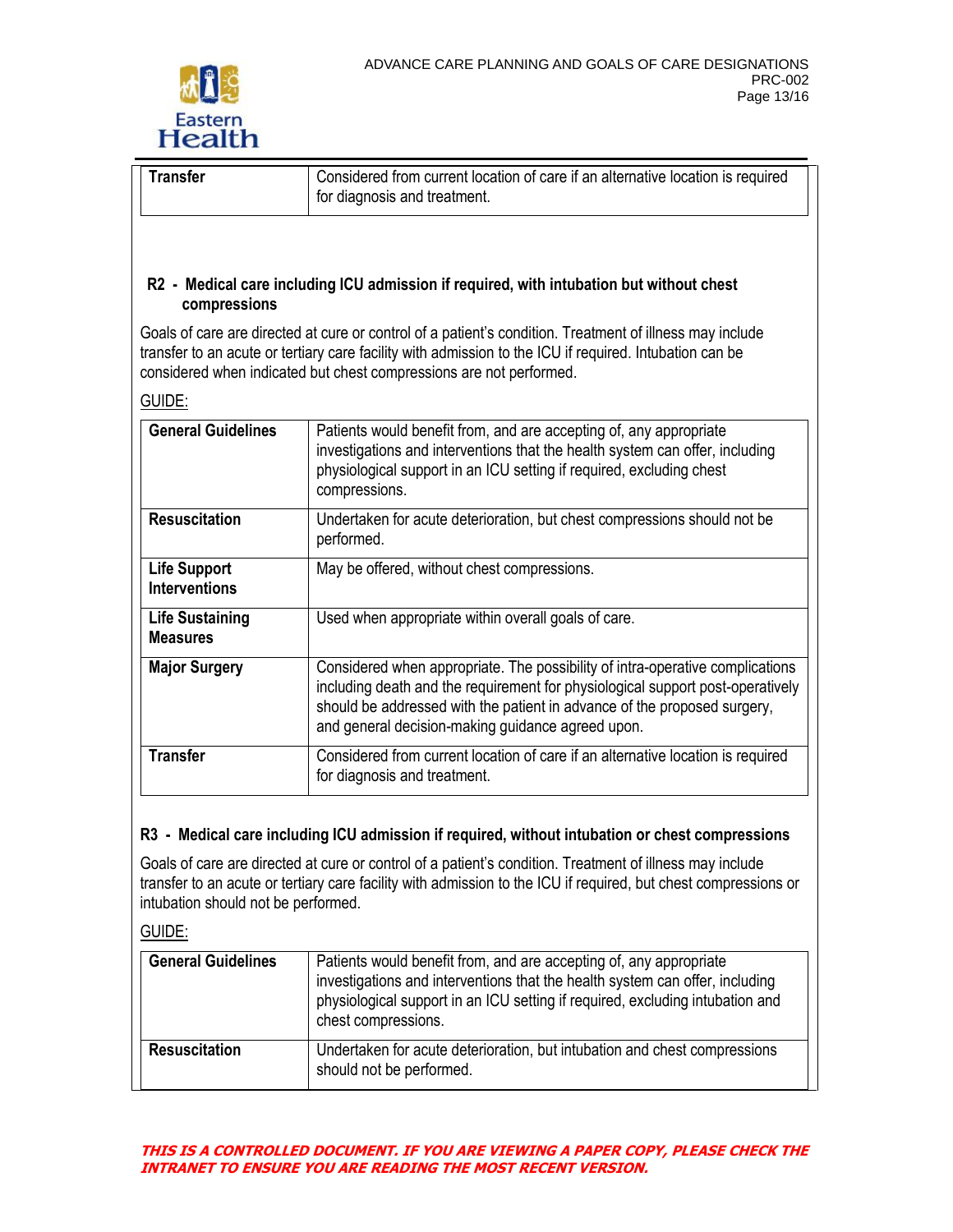

| <b>Life Support</b><br><b>Interventions</b> | May be offered, without intubation and chest compressions.                                                                                                                                                                                                                                       |
|---------------------------------------------|--------------------------------------------------------------------------------------------------------------------------------------------------------------------------------------------------------------------------------------------------------------------------------------------------|
| <b>Life Sustaining</b><br><b>Measures</b>   | Used when appropriate within overall goals of care.                                                                                                                                                                                                                                              |
| <b>Major Surgery</b>                        | Considered when appropriate. The possibility of intra-operative complications<br>including death and the requirement for physiological support post-operatively<br>should be addressed with the patient in advance of the proposed surgery,<br>and general decision-making guidance agreed upon. |
| <b>Transfer</b>                             | Considered from current location of care if an alternative location is required<br>for diagnosis and treatment.                                                                                                                                                                                  |

**M Medical Care and Interventions, Excluding Resuscitation**

### **M - May intervene with medical care, excluding tertiary level ICU**

Goals of Care: directed at cure or control of a patient's condition. These patients either choose to not receive care in an ICU or would not benefit from ICU care.

#### **M1 - Medical care with transfer to Acute Care when required without the option for life–saving ICU care.**

The goals of care are aimed at cure or control in any location of care, without accessing a tertiary level ICU. Treatment of illness may include transfer to an acute or tertiary facility without admission to a tertiary level ICU.

GUIDE:

| <b>General Guidelines</b>                   | All active medical and surgical interventions aimed at cure and control of<br>conditions are considered, within the bounds of what is clinically indicated,<br>and excluding the option of admission to a tertiary level ICU for life-saving<br>interventions. If a person deteriorates further and is no longer amenable to<br>cure and control interventions, the goals of care designation should be<br>changed to focus on comfort primarily. |
|---------------------------------------------|---------------------------------------------------------------------------------------------------------------------------------------------------------------------------------------------------------------------------------------------------------------------------------------------------------------------------------------------------------------------------------------------------------------------------------------------------|
| <b>Resuscitation</b>                        | Not undertaken for cardio-respiratory arrest.                                                                                                                                                                                                                                                                                                                                                                                                     |
| <b>Life Support</b><br><b>Interventions</b> | Should not be initiated, or should be discontinued after discussion with<br>patient.                                                                                                                                                                                                                                                                                                                                                              |
| <b>Life Sustaining</b><br><b>Measures</b>   | Used when appropriate within overall goals of care.                                                                                                                                                                                                                                                                                                                                                                                               |
| <b>Major Surgery</b>                        | Considered when appropriate. Resuscitation during surgery or in the recovery<br>room can be considered, including short term physiologic and mechanical<br>support in an ICU, in order to return the patient to prior level of function. The<br>possibility of intra-operative death or life threatening intra-operative                                                                                                                          |

#### **THIS IS A CONTROLLED DOCUMENT. IF YOU ARE VIEWING A PAPER COPY, PLEASE CHECK THE INTRANET TO ENSURE YOU ARE READING THE MOST RECENT VERSION.**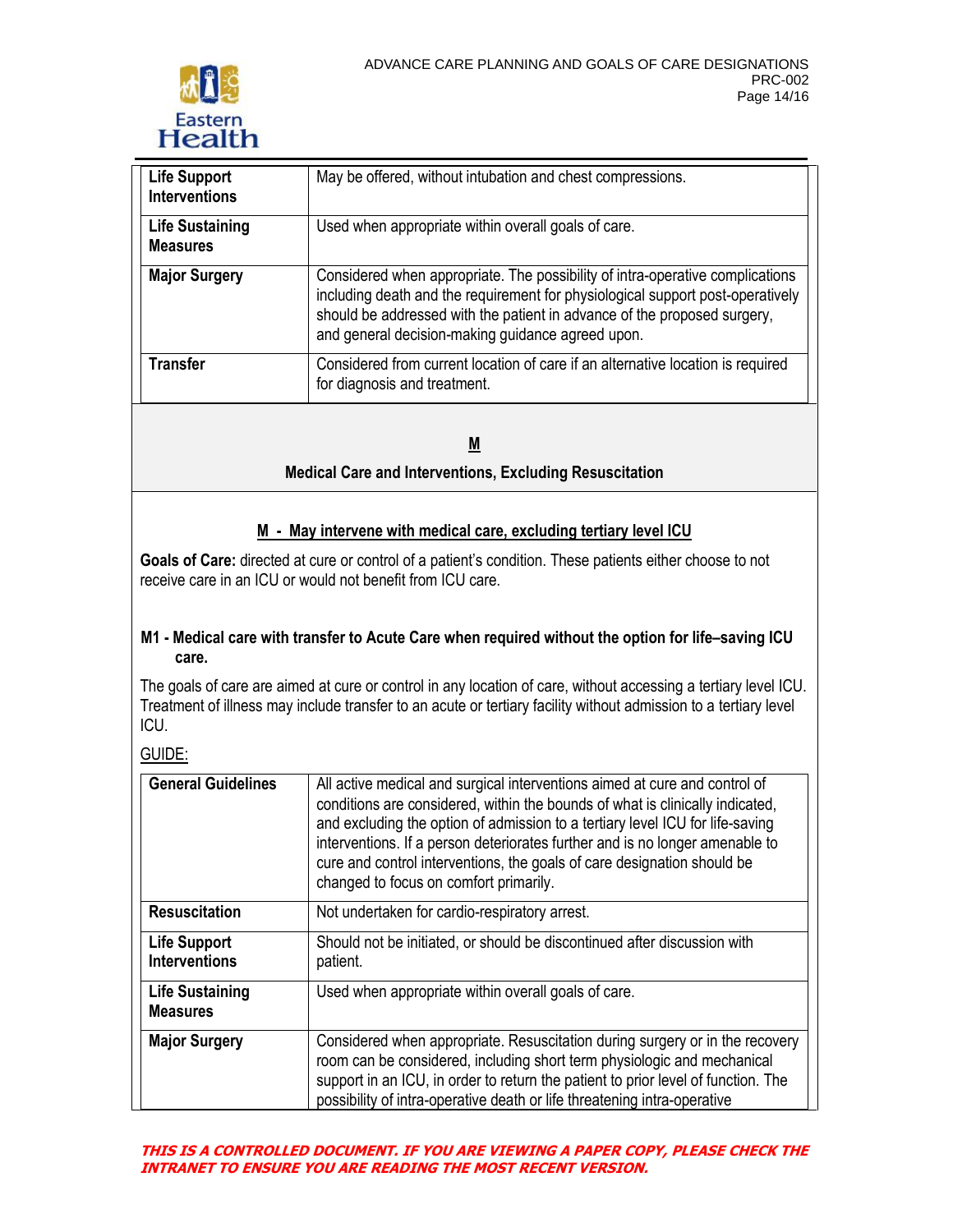

|          | deterioration should be discussed with the patient in advance of the proposed<br>surgery, and general decision-making guidance agreed upon.      |
|----------|--------------------------------------------------------------------------------------------------------------------------------------------------|
| Transfer | Considered from current location of care if receiving location provides more<br>appropriate circumstances for necessary diagnosis and treatment. |

### **M2 - Medical care without transfer to Acute Care and without the option for life-saving ICU care.**

The goals of care are aimed at cure or control, almost always within the patient's current care environment. Treatment of illness may be undertaken in the current location without transfer to acute or tertiary care should that condition deteriorate.

GUIDE:

| <b>General Guidelines</b>                   | Interventions that can be offered in the current location of care are<br>considered. If a person deteriorates further and is no longer amenable to cure<br>or control interventions, the goals of care designation should be changed to<br>focus on comfort primarily.                                                                                                                                                                                                                                                                |
|---------------------------------------------|---------------------------------------------------------------------------------------------------------------------------------------------------------------------------------------------------------------------------------------------------------------------------------------------------------------------------------------------------------------------------------------------------------------------------------------------------------------------------------------------------------------------------------------|
| <b>Resuscitation</b>                        | Not undertaken for cardio-respiratory arrest.                                                                                                                                                                                                                                                                                                                                                                                                                                                                                         |
| <b>Life Support</b><br><b>Interventions</b> | Should not be initiated, or should be discontinued after discussion with<br>patient.                                                                                                                                                                                                                                                                                                                                                                                                                                                  |
| <b>Life Sustaining</b><br><b>Measures</b>   | Used when appropriate within overall goals of care.                                                                                                                                                                                                                                                                                                                                                                                                                                                                                   |
| <b>Major Surgery</b>                        | Usually not undertaken, but can be contemplated for procedures aimed at<br>symptom relief. Resuscitation during surgery or in the recovery room can be<br>considered, including short term physiologic and mechanical support in an<br>ICU, in order to return the patient to prior level of function. The possibility of<br>intra-operative death or life threatening intra-operative deterioration should be<br>discussed with the patient in advance of the proposed surgery, and general<br>decision-making guidance agreed upon. |
| <b>Transfer</b>                             | Not usually undertaken but can be contemplated if symptom management or<br>diagnostic efforts aimed at understanding symptoms can best be undertaken<br>at another location.                                                                                                                                                                                                                                                                                                                                                          |

### **C**

**Medical Care and Interventions, Focused on Comfort**

### **C - Provide Comfort Care**

**Goals of Care:** directed at symptom control rather than at cure or control of a patient's underlying condition that is expected to result in death. All interventions are for symptom relief.

### **C1 - Symptom Comfort Care**

**THIS IS A CONTROLLED DOCUMENT. IF YOU ARE VIEWING A PAPER COPY, PLEASE CHECK THE INTRANET TO ENSURE YOU ARE READING THE MOST RECENT VERSION.**